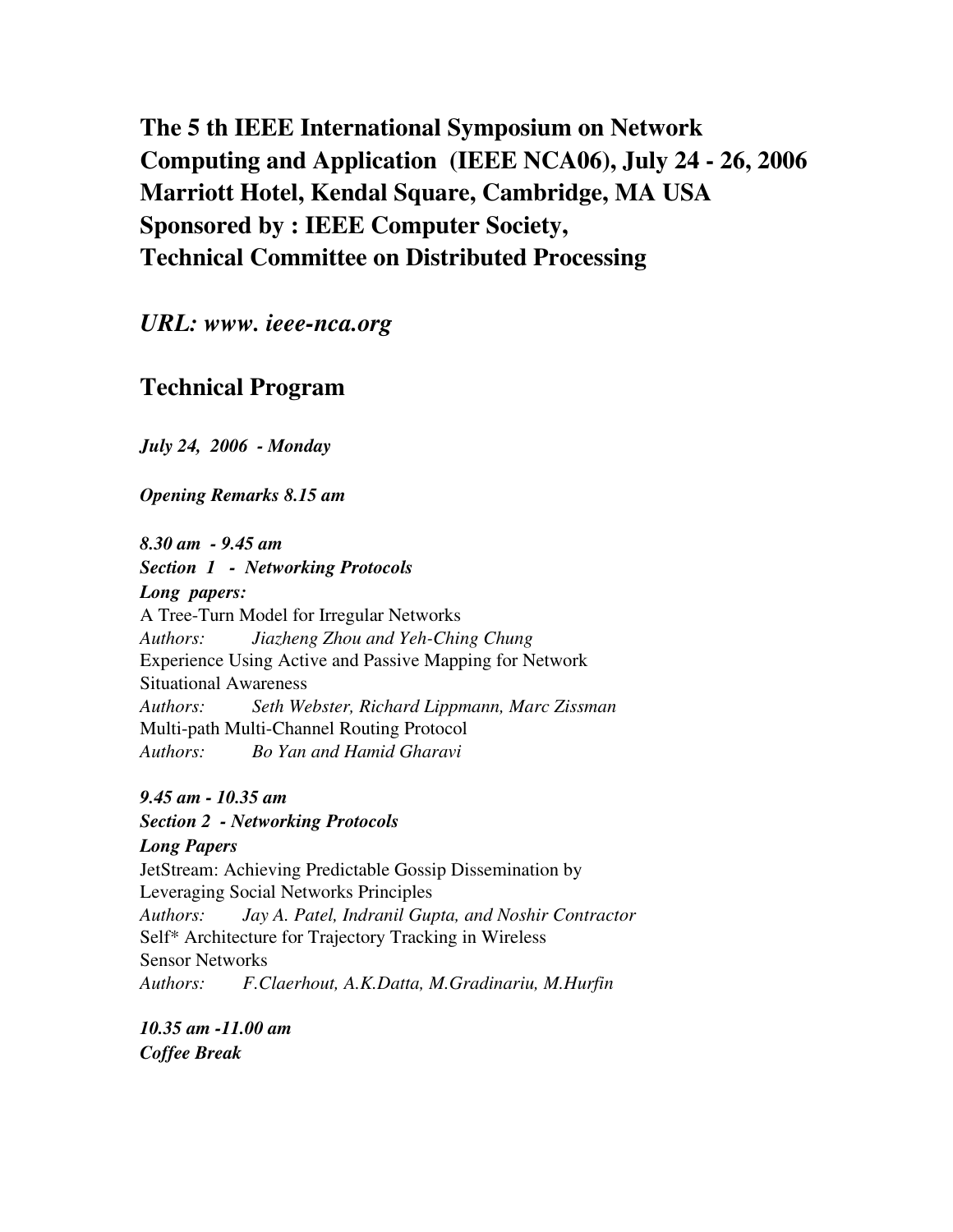## *11.00am 12.00 noon*

#### *Keynote speaker*

Application-Aware Reliability and Security: The Trusted ILLIAC Approach *Ravishankar K. Iyer Coordinated Science Laboratory and the Information Trust Institute University of Illinois at UrbanaChampaign, IL USA*

# *12.00 noon 1.30pm Lunch*

## *1.30pm 2.45pm*

# *Section 3 Servers, Network Processors and Computing*

*Long Papers* Parallelization of Geant4 Using TOP-C and Marshalgen *Authors: Gene Cooperman, Viet Ha Nguyen and Igor Malioutov* Software Aging and Rejuvenation in a SOAP-based Server *Authors: Luis Silva, Henrique Madeira, Joo Gabriel Silva* Utilizing Network Processors in Distributed Enterprise Environments *Authors: Paul Royal, Mitch Halpin, Ada Gavrilovska, Karsten Schwan*

# *2.45pm 4.00pm*

# **Section 4 - Peer-to-Peer ans Publish Subscribe Systems**

# *Long papers*

Faster Event Forwarding in a Content-Based Publish-Subscribe System through Lookup Reuse *Authors: Zhenhui Shen, Srikanta Tirthapura*  Improved Result Ranking in P2P File-Sharing Systems by Probing for Metadata *Authors: Wai Gen Yee, Linh Thai Nguyen, Ophir Frieder* Identifying Known and Unknown P2P Traffic *Authors: Fivos Constantinou, Panayiotis Mavrommatis*

# *4.00pm 4.30pm Coffee Break*

*4.30pm 5.30pm Keynote Speaker* Experience with some Principles for Building an Internet-Scale Reliable System *Mike Afergan CTO Akamai Technologies, Inc.*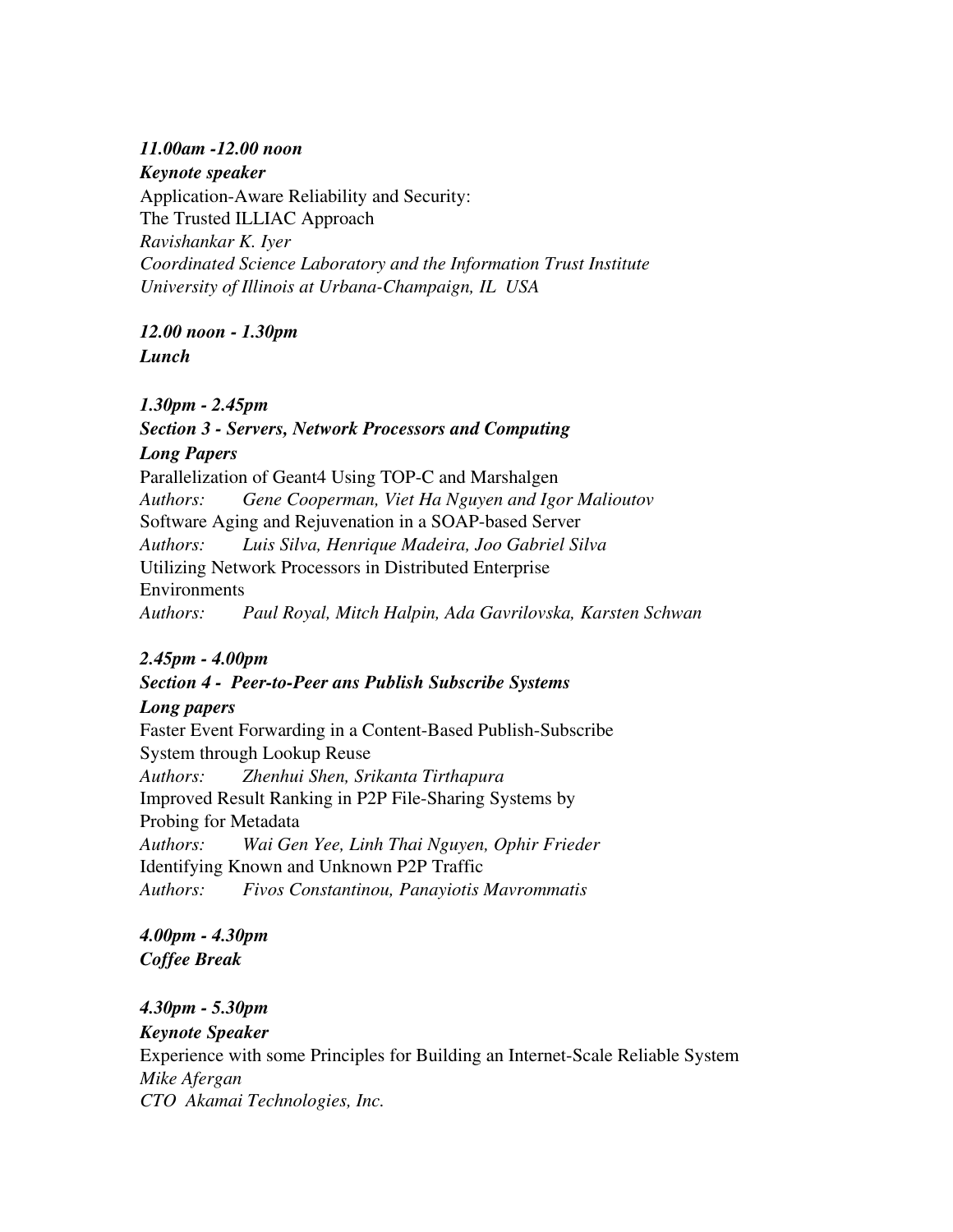*8 Cambridge Center, Cambridge, MA, 02142, USA*

*5.45pm 6.30pm Akamai Techniques Inc. Visit*

*After the keynote talk of M. Afergan, all NCA06 attendees are invited to visit the facilities of Akamai Technologies Inc., (walking distance from Marriott Hotel, Cambridge). Akamai Technologies Inc. is the world leader of reliable content delivery via Internet. The visit (following by reception) is hosted by Prof. T. Leighton, MIT Professor, Chief Scientists of Akamai Technologies Inc. Dr. Leighton is a Fellow of the American Academy of Arts and Sciences, and the National Academy of Engineering.*

*July 25, 2006 Tuesday*

*8.30am 8.55am Section 5 Middleware Long Papers* Providing e-Transaction Guarantees in Asynchronous Systems with Inaccurate Failure Detection *Authors: Paolo Romano and Francesco Quaglia*

## *8.55am 10. 35am*

# *Section 6 Distributed Storage*

#### *Long papers*

Congestion Control for Distributed Hash Tables Authors: Fabius Klemm, Jean-Yves Le Boudec, Karl Aberer Comparison of Redundancy Schemes for Distributed Storage Systems *Authors: Peter Sobe and Kathrin Pater* A Low-Overhead Primary-Backup Protocol for Main-Memory Database Replication *Authors: Lsaro Camargos, Fernando Pedone, Rodrigo Schmidt* Optimizing Cauchy Reed-Solomon Codes for Fault-Tolerant Network Storage Applications *Authors: James S. Plank and Lihao Xu*

*10.35am 11.00am Coffee Break* 

*11.00am 12.00 noon Keynote Speaker*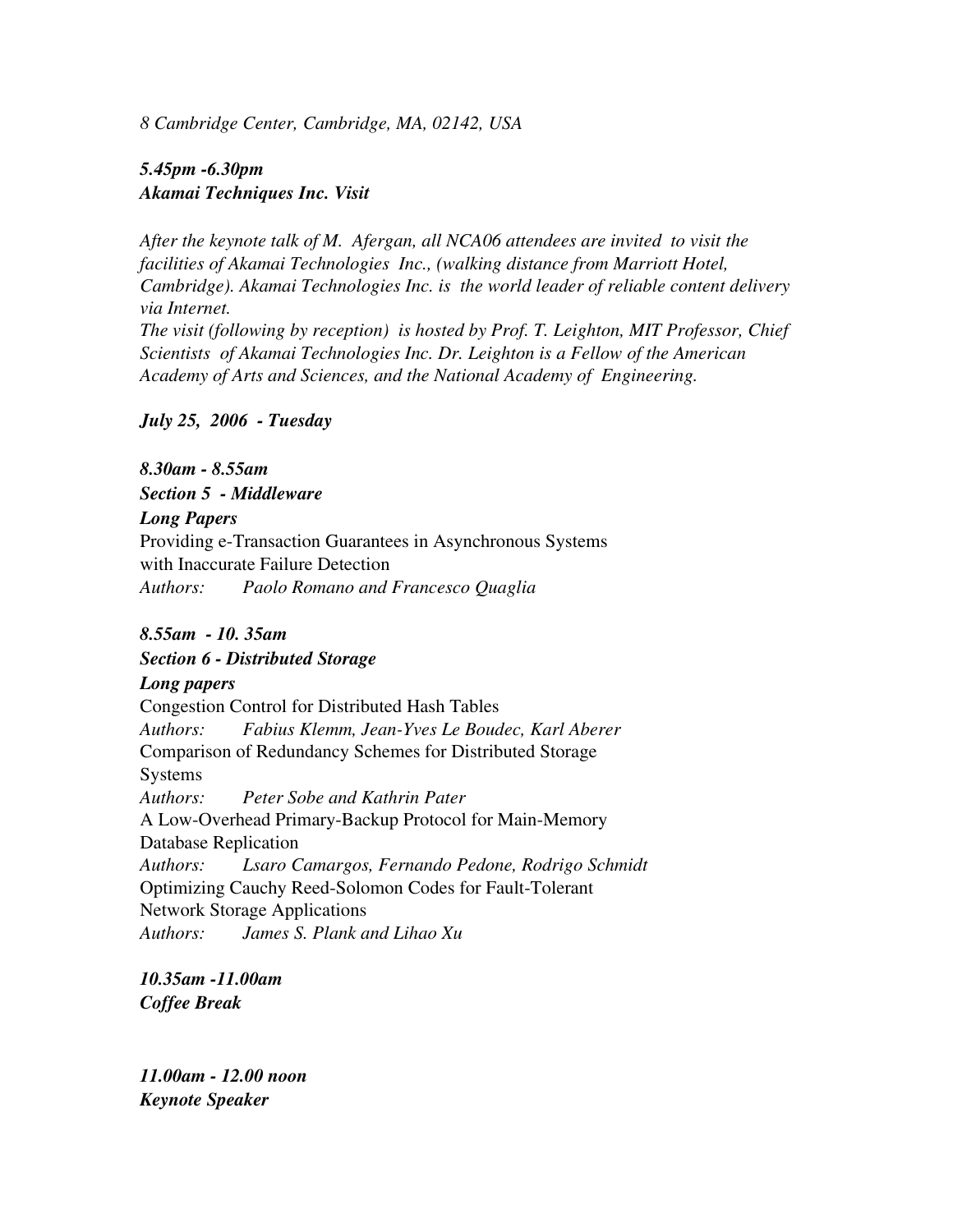Challenges in Managing Complexity: Autonomic Computing *Alan Ganek, IBM, Vice President of Autonomic Computing&CTO, Tivoli Software, USA*

*12.00 noon 1.30pm Lunch*

*1.30pm 2.45pm Section 7 Security and Trust*

### *Long papers*

A Proxy Network Topology and Reconfiguration Algorithm for Resistance to DoS **Attacks** 

*Authors: Stephen Frechette and D. R. Avresky*

SecLEACH – A Random Key Distribution Solution for Securing Clustered Sensor Networks

*Authors: Leonardo B. Oliveira, Hao Chi Wong, Marshall Bern, Ricardo Dahab, A. A. F. Loureiro*

From DC-nets to pMIXes: Multiple Variants for Anonymous Communications. *Authors: Deswarte Yves and Aguilar Melchor Carlos*

# *2.45pm 3.35pm*

# *Section 8 Distributed Storage*

*Long papers* A Flexible Replication Mechanism with Extended Database Connection Layers *Authors: Nobutatsu Nakamura, Ken'ichiro Fujiyama, Eiji Kawai and Hideki Sunahara* Network-Aware Adaptation Techniques for Mobile File Systems *Authors: Benjamin Atkin and Kenneth P. Birman*

*3.35pm 4.00pm* Coffee Break

*4.00pm 5.00pm Keynote speaker* The +CAL Algorithm Language *Leslie Lamport Microsoft Research, 1065 La Avenida Mountain View, CA 94043, USA*

*Banquette 7.30 pm*

*July 26, 2006 Wednesday*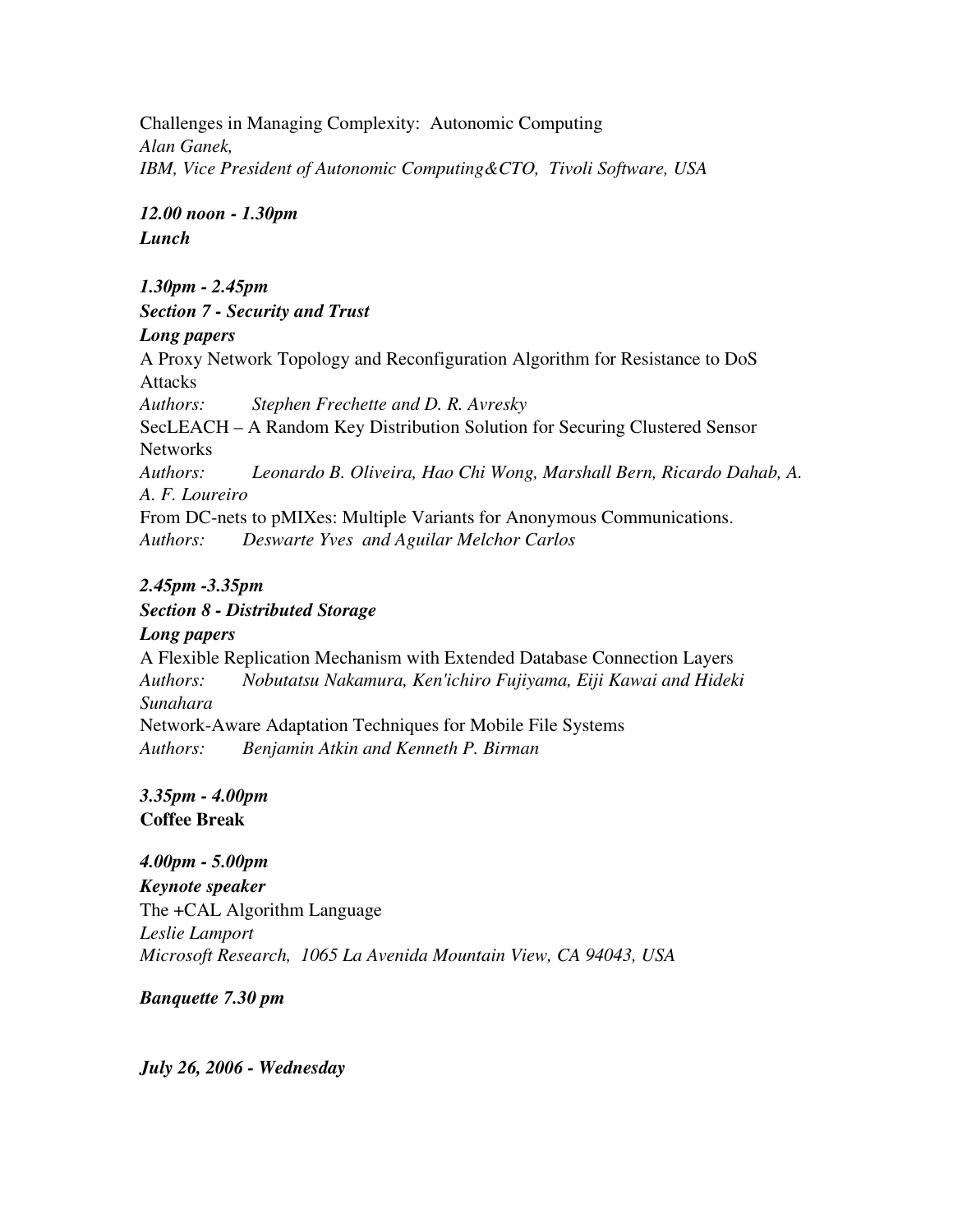# *8.30am 10.10am Section 9 Real time Scheduling Long papers*

Video-on-demand equipment allocation *Authors: Frederic Thouin, Mark Coates, Dominic Goodwill* Slotted Optical Burst Switching (SOBS) Networks *Authors: Zhenghao Zhang, Lin Liu, and Yuanyuan Yang*  Implementing the advanced switching minimum bandwidth egress link scheduler *Author: Francisco Jose Alfaro Cortes* ContagAlert: Using Contagion Theory For Adaptive, Distributed Alert Propagation *Authors: Michael Treaster, William Conner, Indranil Gupta, Klara Nahrstedt*

*10.10am 10.40am Coffee Break* 

## *10.40am 11.20am*

*Section 10 Overlay Networks*

#### *Short Papers*

Analysis Models for Blind Search in Unstructured Overlays *Authors: Bin Wu and Ajay Kshemkalyani* A Novel Decision Strategy of Vertical Handoff in Overlay Wireless Networks *Authors: Wei Shen, QingAn Zeng* 

## *11.20am 12.20am*

## *Section 11 Web Caching and Switching*

## *Short papers*

A distributed architecture for gracefully degradable Web-based services *Authors: Mauro Andreolini, Sara Casolari, Michele Colajanni* Finding Shared Fragments in Large Collections of Web Pages for Fragment-based Web Caching *Authors: Junchang Ma, Zhimin Gu* IntranetWeb: a Peer-to-Peer based scalable web caching system *Authors: Huifang Cheng, Zhimin Gu, Qing Yu*

*12.20pm 2.00pm Lunch*

*2.00pm 3.00pm Section 12 Performance Modeling and Quality of Service (QoS) Issues Short papers*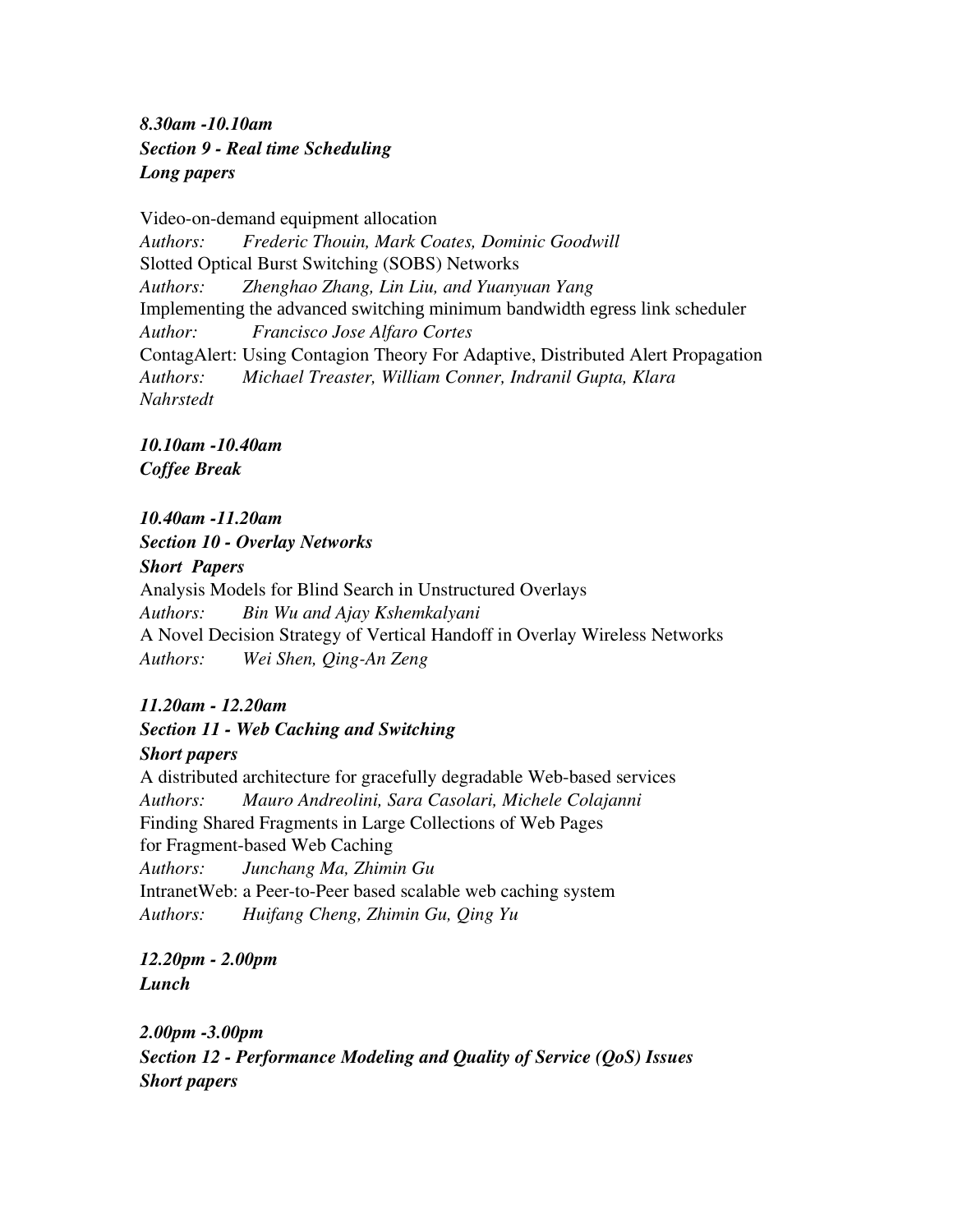Full QoS Support with 2 VCs for Singlechip Switches *Authors: A. Martnez, F. J. Alfaro, J. L. Sanchez and J. Duato* A Flexible Cross Connect LCAS for Bandwidth Maximization in 2.5G EoS Authors: Ching-Te Chiu, Hou-Cheng Tzeng Decentralized Load Balancing on Unstructured Peer-2-Peer Computing Grids *Authors: Raymond Klefstad*

*3.00pm 3.30pm Coffee Break* 

*3.30pm 4.10pm Section 13 Sensor Networks Short papers* Lossy Node Identification in Wireless Sensor Network Authors: *Li Yong-jun, Cai Wan-dong, Wang Wei and Tian Guang-li* A Novel Probability Evaluation Method for Selective Forwarding Routing in Wireless Sensor Network Authors: *Jing Wu, Pu-liu Yan, Jian-guo Zhou and Hao Jiang* 

*4.10pm 4.30pm Section 14 Practical Experiences and Prototypes Short papers* A System for Secure IP Telephone Conferences *Authors: Axel Tressel and Joerg Keller*

*4.30pm 4.45pm Closing Remarks*

*July 24, 2006 Monday*

*8.30am 9.30am*

**Adaptive Grid Computing - Workshop** A Multipolicy Authorization Framework for Grid Security *Authors: Bo Lang, Ian Foster, Frank Siebenlist, Rachana Ananthakrishnan and Tim Freeman*  An Adaptive Quality of Service Based Scheduling Algorithm for Wide Area Large Scale Problems *Authors: Wilson Lozano and Wilson Rivera*  Design and Implementation of a Plain Grid Monitoring and Information Service *Authors: Weibin Pei, Zhongliang Chen, Chunhao Feng, Zhi Wang* 

*July 24, 2006 Monday*